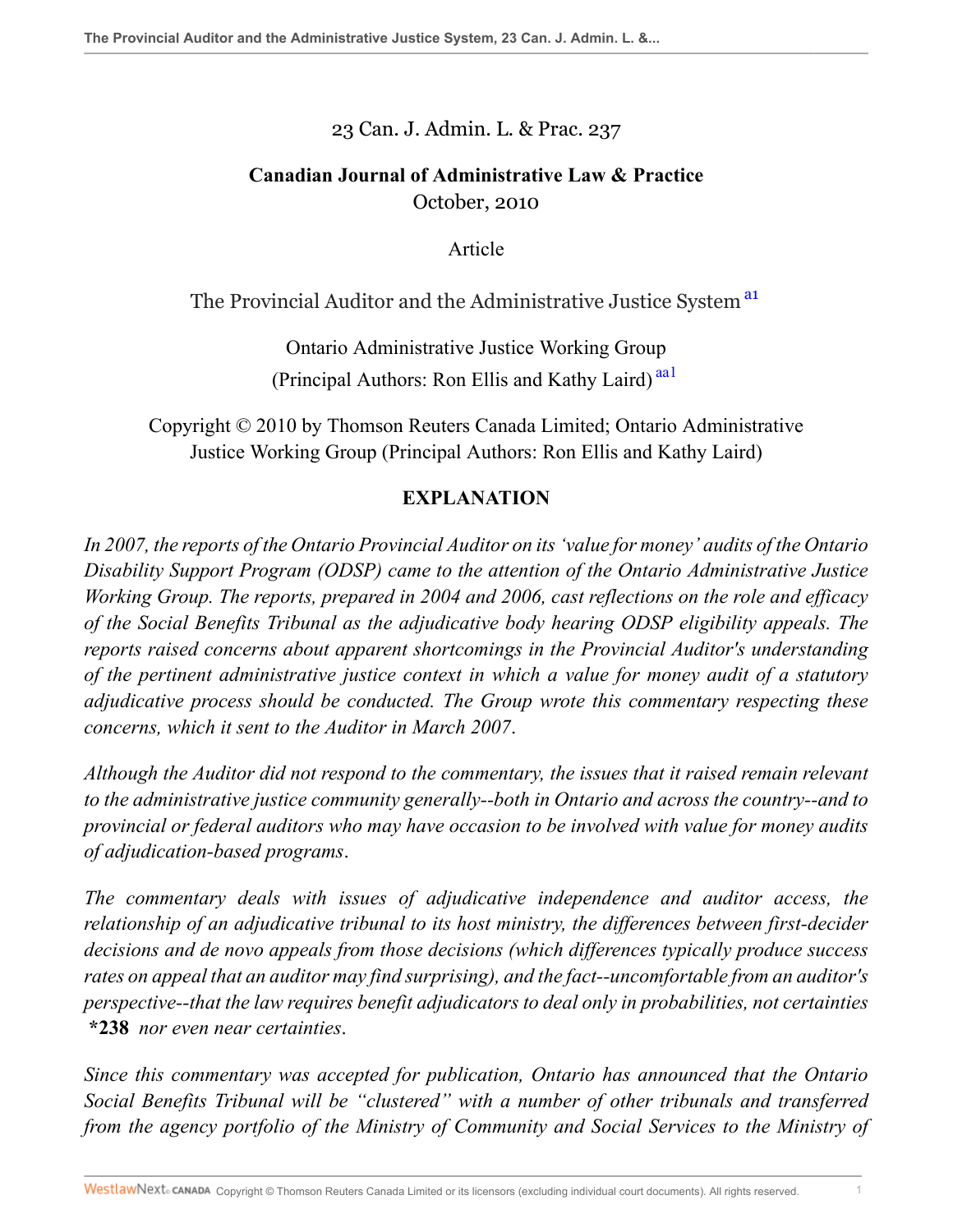*the Attorney General. This new arrangement will address one of the concerns raised in this commentary as an issue missed by the audit reports--the conflicts inherent in the relationship of the Social Benefits Tribunal with the Ministry of Community and Social Services. Nonetheless, the issue of conflict or potential conflict between an adjudicative tribunal and its host ministry is one that remains relevant to the administrative justice sector in Ontario and elsewhere in Canada*.

### **COMMENTARY**

#### **Preface**

This paper has been written in response to a concern amongst members of the Administrative Justice Working Group (the "Group") about the statutory role of a provincial auditor in value-formoney audits of adjudicative functions. The Group's interest in this issue arises particularly from the Ontario Provincial Auditor's reports of his value-for money-audit of the Ontario Disability Support Program conducted initially in 2004, with a follow-up audit in 2006 (the "ODSP" Audit Reports).  $<sup>1</sup>$  $<sup>1</sup>$  $<sup>1</sup>$ </sup>

### <span id="page-1-0"></span>**1. INTRODUCTION: WHAT IS THE CENTRAL ISSUE OF CONCERN?**

In the Group's view, the main concern is that the Audit Reports may be seen as evidencing a failure on the part of the Provincial Auditor to appreciate the norms of structural independence which properly govern the following relationships that are at play in the ODSP regime:

• the relationship between an adjudicative body and a ministry that appears as a party before it;

• the relationship between an adjudicative tribunal and the ministry to which it reports; and

• the relationship between an adjudicative tribunal and the first-level government decision-maker whose decisions are reviewed by the tribunal.

Simply put, an adjudicative agency is required by administrative law principles, as enforced by reviewing courts, to maintain independence in each of these relationships. This is particularly important in the ODSP regime because the Ministry of Community and Social Services (the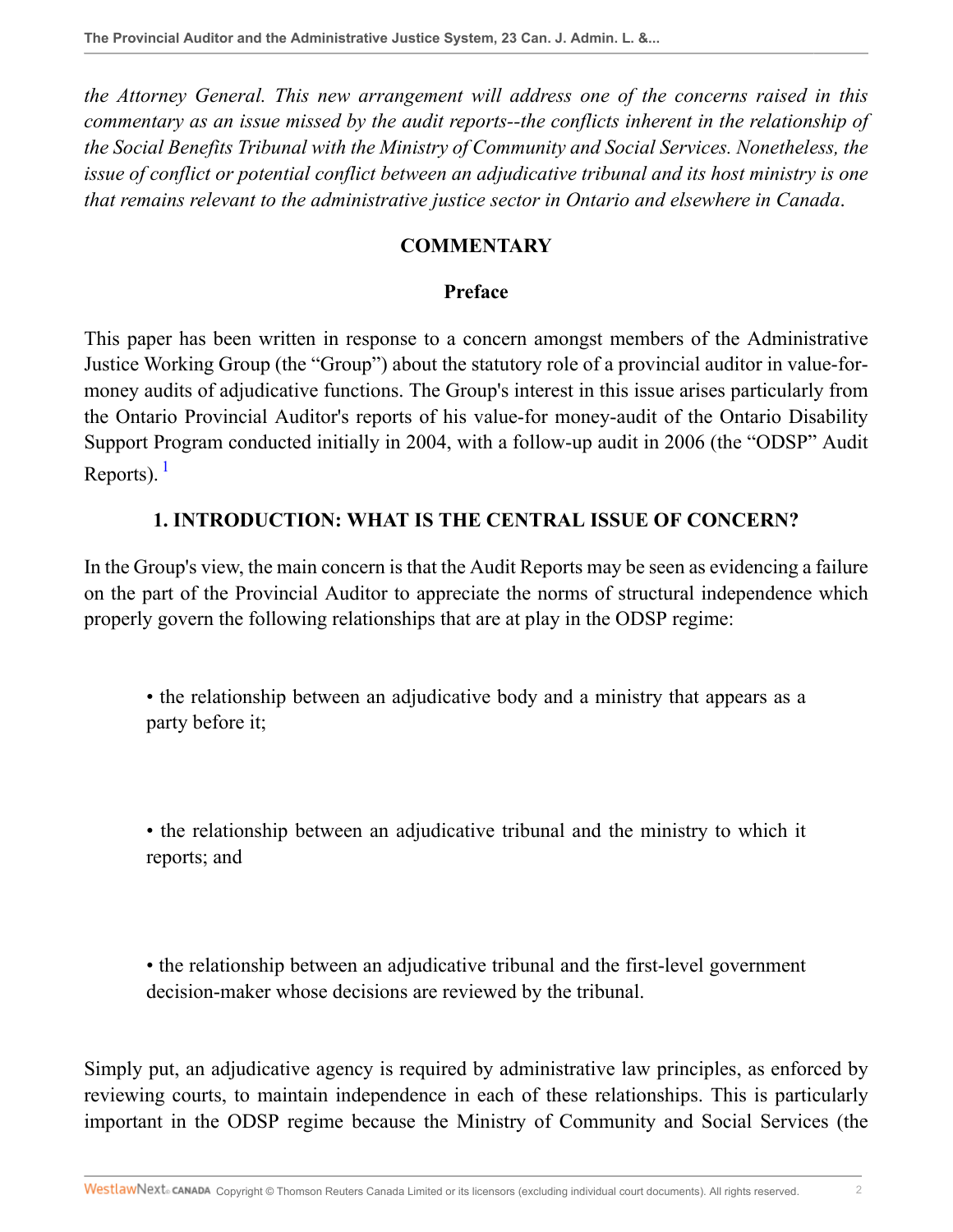Ministry) has a number of conflicting roles in relation to the Social Benefits Tribunal (the Tribunal). The Ministry is a **\*239** party to every ODSP appeal before the Tribunal. The Disability Adjudication Unit (DAU) within the Ministry is the first-level, decision-making body over which the Tribunal has reviewing authority. The Tribunal is legislatively required to conduct an independent review of DAU decisions, notwithstanding the fact that the DAU is part of the same Ministry that determines the Tribunal budget; that the appeal decisions of the Tribunal directly affect the cost of delivering the Ministry program; that the Tribunal reports to the same Minister that is responsible for the DAU; and that the Ministry has lead responsibility at Cabinet over the appointment and reappointment of the Tribunal Chair and members.

<span id="page-2-0"></span>The need to respect the norms of adjudicative independence is particularly critical in the case of the ODSP regime because the overall structure is already compromised by that unusually complex set of relationships.<sup>[2](#page-10-2)</sup> The Audit Reports do not appear to demonstrate an appropriate appreciation of this very key issue of adjudicative independence. This failing results in a number of apparent misappre-hensions which threaten to undermine the validity of the audit conclusions. The assumptions and the recommendations in the Audit Reports are potentially very troubling from a systemic perspective. If this approach were applied more broadly in audits of adjudicative functions, it could have the potential to undermine the integrity of Ontario's administrative justice system.

The passages from the Audit Reports that have triggered the concern are set out in the attached Appendix.

## **2. DEFINING THE PROBLEM: HIGH SUCCESS RATE IN ODSP APPEALS**

These Audit Reports disclose that, since 2004, the Provincial Auditor has had a serious concern about the high percentage of cases in which initial negative eligibility determinations by the DAU have been overturned on appeal to the Tribunal. Indisputably, the reported 80 per cent success rate on appeals would seem to be indicative of a serious systemic problem.

That success rate needs, however, to be understood in context. Appeals to the Social Benefits Tribunal are appeals "de *novo*", which is to say they are appeals in which the issues, both factual and medical issues and legal issues, are re-tried, from, as it were, the beginning, in a full hearing. Success rates of *de novo* appeals from refusal decisions in any benefit entitlement regime may normally be expected to be high even in a system that is running well. Given the volume of applications, **\*240** Ministry officials making initial benefits determinations cannot devote the time and care to the adjudicative function that a tribunal is required to devote, and a reviewing tribunal will often have the advantage of submissions and evidence prepared and presented by experienced advocates representing applicants on an appeal. Moreover, by the time a disability case is heard on appeal, there will often be more and better medical evidence available so that the appeal tribunal may not be looking at the same case as the one that was initially denied.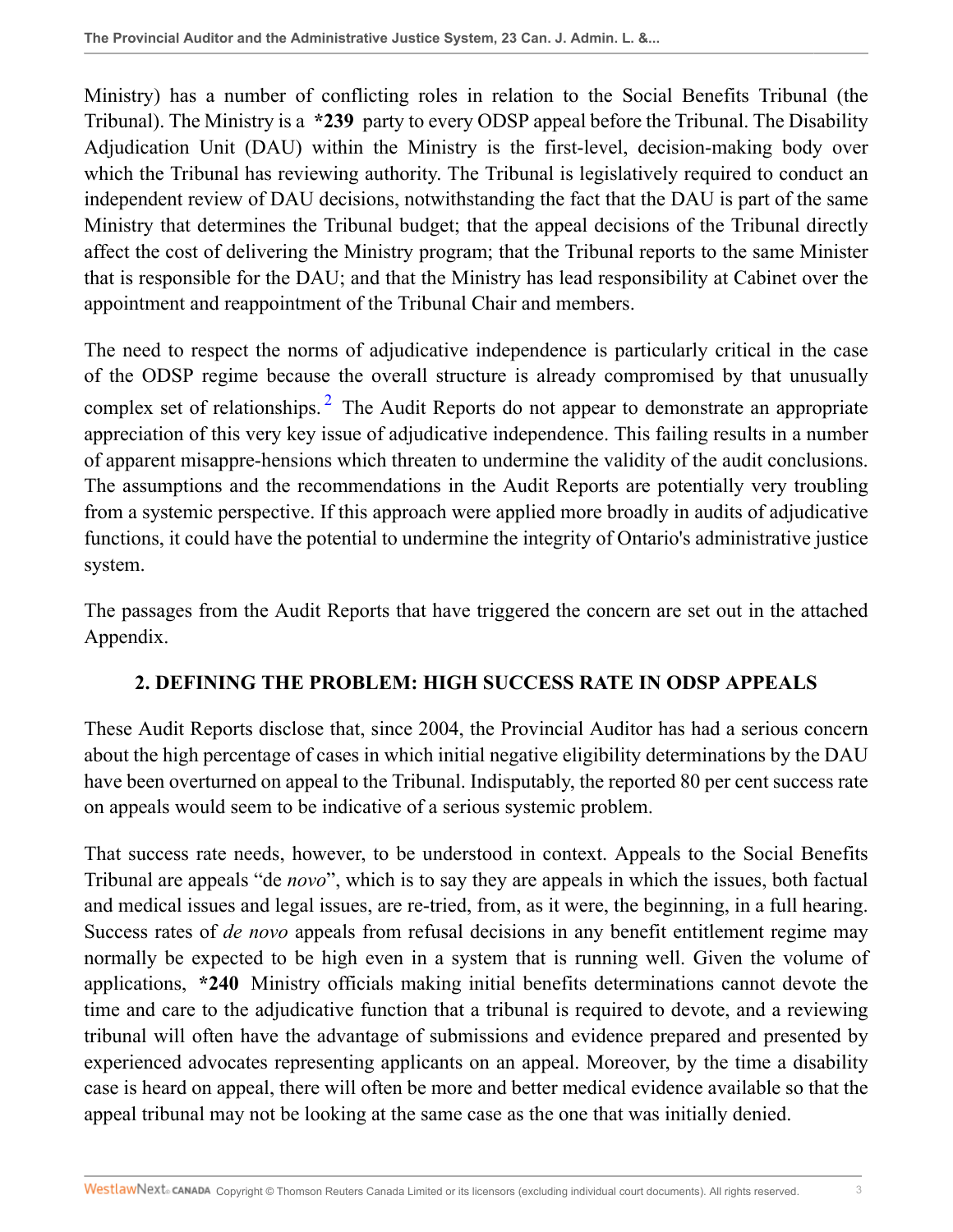Also, in a system in which only the rejections of eligibility can be appealed, it is natural for frontline decision-makers to resolve doubts by denying the application, leaving it to the appeal tribunal to give the marginal cases the greater attention required.

A principal reason why our social benefit legislation typically provides for an appeal *de novo* to an independent tribunal is to allow the large volume of applications at the entry level to be processed quickly through a procedure which, in the interests of expediency, must be allowed to cut some adjudicative corners. The cutting of those corners is legitimized from a justice perspective by the right of an unsuccessful applicant to a full review of his or her application by an independent, experienced tribunal after a fair hearing held in conformity with the principles of natural justice.

But on any theory concerning the role of benefit appeals tribunals, an 80 per cent success rate is obviously too high. The question is: did the ODSP audit ask the right questions in considering the unwarranted level of appeal success?

## **3. WHY DOES THE AUDITOR ASSUME THAT THE TRIBUNAL IS AT FAULT?**

There can be, obviously, more than one possible explanation for the inordinately high turnover rate on appeals: the Tribunal may be doing something wrong, or the DAU may be doing something wrong, or both the Tribunal and the DAU may each be doing something wrong; or there may be flaws in the legislative design of the eligibility criteria that are driving the disparities of view between the DAU and the Tribunal.

The Audit Reports indicate very clearly, however, that the Provincial Auditor is of the view that the problem lies with the Tribunal. For example, in the passage quoted in the Appendix from the "Overall Audit Conclusions" section of the 2004 report, the Auditor says that "although" the initial determinations in the DAU are done by a qualified health practitioner, 80 per cent are overturned by the Tribunal, and then he notes, parenthetically, by way of an explanation, that the Tribunal consists "primarily of lay representatives". The Auditor thereby leaves the clear impression that he thinks that the initial determinations by the DAU are intrinsically more likely to be reliable than the Tribunal determinations because the DAU determinations are made by health practitioners and not lay representatives. As discussed below, this may not be a valid basis for doubting the reliability of the Tribunal determination process as compared to that of the DAU.

## **4. TRIBUNAL DECIDES LEGAL QUESTIONS, NOT MEDICAL QUESTIONS**

The question of eligibility for a disability benefit is a legal question, not a **\*241** medical question. It falls to be determined by a process of adjudication in which the adjudicator makes findings of fact based on medical and other evidence and then applies the law to those facts. In Canada's legal system, it is, in point of fact, almost always lay adjudicators--that is, adjudicators without medical or health qualifications-- who perform this kind of function.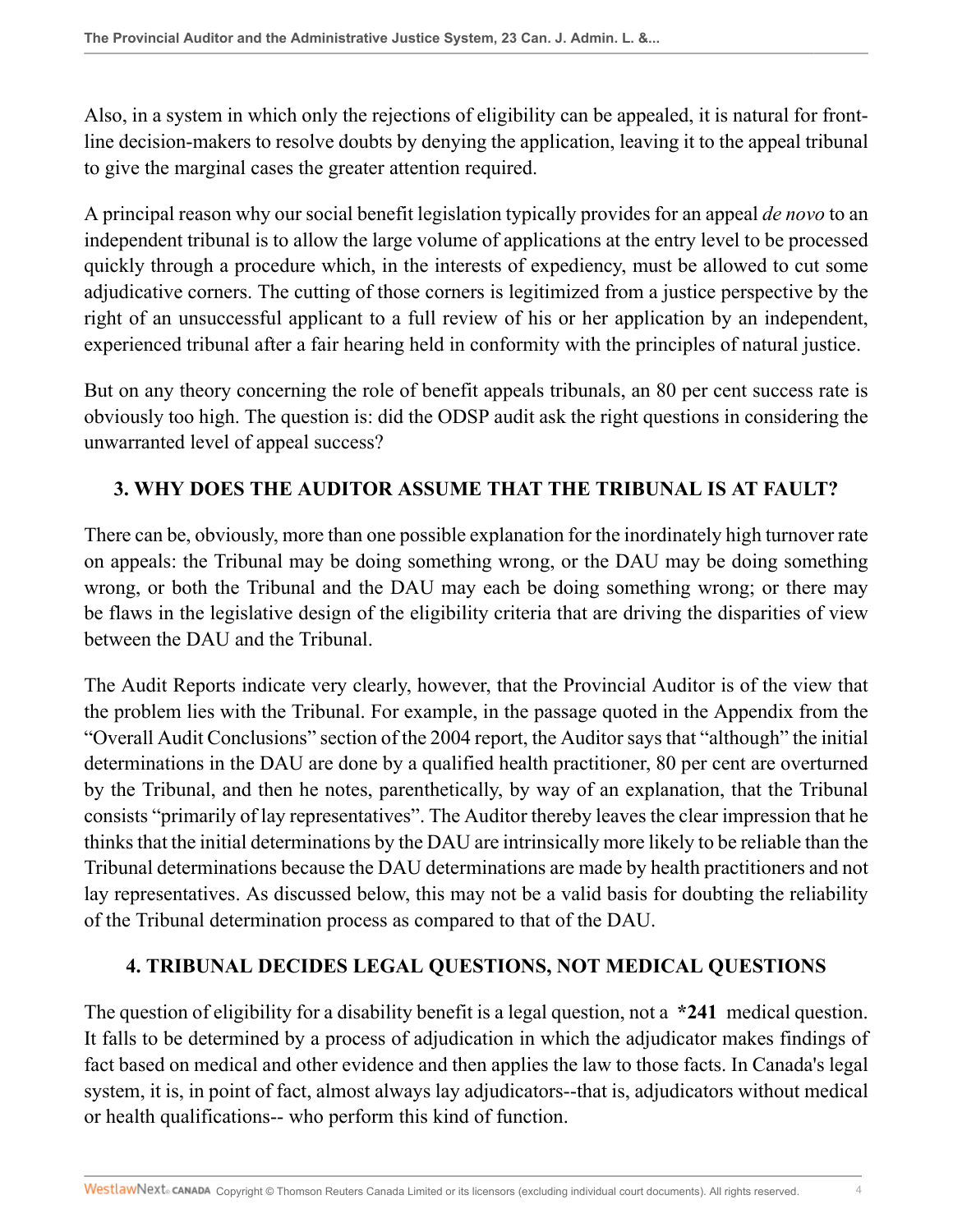This is true, for instance, with respect to the determination of workplace health and safety benefits, of Canada Pension disability benefits, of the amount of personal injury damages caused by motor vehicle accidents, and, of course, in all civil law suits, where medical issues are routinely decided either by lay juries or lay judges. And, indeed, it is generally believed that the adjudication of issues of eligibility for disability benefits is better done by adjudicators who do not have medical or health qualifications, as the latter are not tempted to override or interpret the actual medical evidence on the basis of their own, privately held, medical views.

# **5. SIGNIFICANCE OF TRIBUNAL'S REFUSAL TO MEET WITH PROVINCIAL AUDITOR**

The Auditor's concern with the Tribunal's work is also evident in the 2004 Audit Report's recording of the "unwillingness" of the Chair of the Tribunal and also of "other tribunal members" to meet with the Auditor. Unfortunately, the fact that the Report offers no explanation for that unwillingness appears to suggest that the Tribunal may have something to hide. Although there is no public information available as to why the Tribunal Chair declined to meet with the Auditor, one can readily surmise that the reason would have related to concern about protecting the Tribunal's independence from government. The Audit Report's recording of the Chair's unwillingness to meet, while failing to consider the reasonableness of the refusal, suggests a lack of appreciation of the issue at stake--that is, tribunal independence. From an administrative justice perspective, this is quite concerning, coming, as it does, from so influential a source as the Provincial Auditor.

The Audit Report's reference to the fact that the "other tribunal members" were also unwilling to meet is equally troubling. Members of any tribunal work under the leadership of the Chair and would have no authority to speak for the tribunal in a meeting with the Auditor. Thus, the statement that none of the members would meet with the Auditor appears to be an unwarranted criticism that reflects a general lack of appreciation for the appropriate functioning of an independent adjudicative tribunal, particularly in the context of a review by a provincial auditor. The difficulty arises most acutely because the intended scope of the value-for-money audit in this case apparently included the Auditor's assessment of the quality of the tribunal's adjudicative decisions.

## **6. QUALITY OF TRIBUNAL DECISIONS IS PROPERLY REVIEWED BY THE COURTS**

There is, of course, a legitimate public interest in having mechanisms in place to objectively assess the quality of an administrative tribunal's decisions. A tribunal that makes bad or unjustifiable decisions is not only a danger to the program at issue, but also to the interests of the parties who appear before it and, as well, to the reputation of the administrative justice system generally. But the legal system does provide a considerable degree of protection against bad decision-making by a tribunal. **\*242** There is a statutory right of appeal from the Social Benefits Tribunal's decisions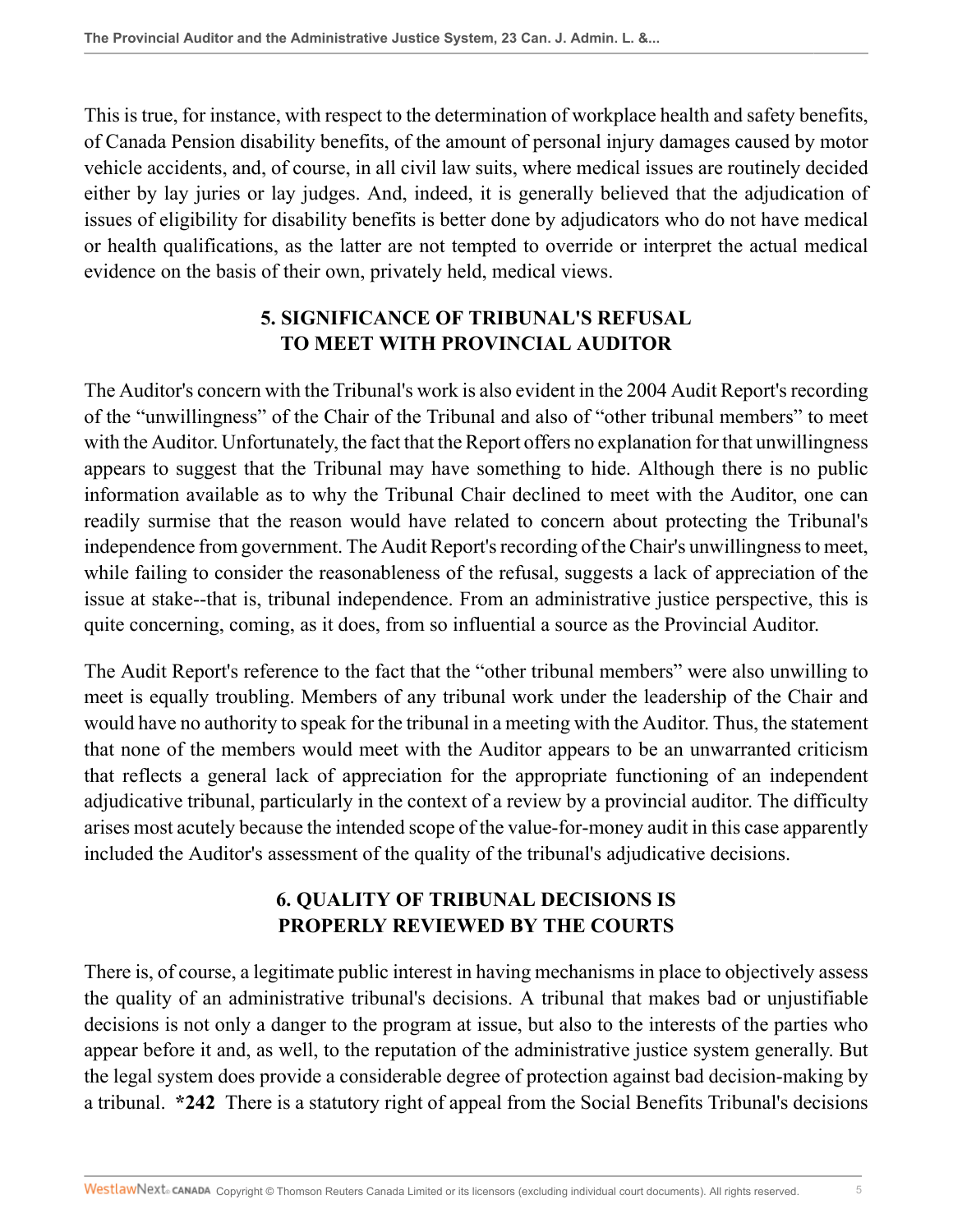on legal issues, and there is also the process of judicial review in which a court, if asked, will review the merits of any tribunal decision against an appropriate standard of review.

The Audit Reports make no mention of the frequency with which the Ministry challenges Tribunal decisions through the exercise of its legal rights of review, or of how the Courts have regarded the quality of the decision-making evidenced in the Tribunal cases brought to it for review. This omission is troubling because it is information that would have provided objective evidence as to the general quality of Tribunal decisions and, being public information, it would have been readily available to the Auditor.

## **7. CALL FOR FORMAL INVESTIGATION IS INAPPROPRIATE**

Instead of examining the Tribunal record on court appeals and judicial reviews, both Audit Reports criticize the Ministry for the fact that "no formal investigation has been done into the reasons" for the high overturn rate. Since the reports infer that the Auditor has concluded that the unwarranted level of appeal success is most likely tied to the quality of decisions at the Tribunal, as opposed to the DAU, the reports appear to be calling for an investigation of the Tribunal and the quality of its decision-making.

A call by a provincial auditor for a formal investigation of the quality of decision-making by an administrative justice tribunal raises important questions of principle. This is particularly true in this case because the assumption appears to be that the investigation would be conducted by the same ministry--the Ministry--that is a party to the tribunal's hearings and whose decisions the tribunal reviews. What would such a "formal investigation" of an independent tribunal properly entail-- who exactly would do it, what would be the investigator's terms of reference, and how would the investigation be structured and performed so as not to be incompatible with the Tribunal independence? There is also the question of why the Provincial Auditor would recommend such an investigation as an alternative to the Ministry exercising its legal right to have the courts review the quality of Tribunal decisions in the ordinary course.

## **8. HIGH TURNOVER RATE MAY RESULT FROM UNSUPPORTABLE DECISIONS BY THE DISABILITY ADJUDICATION UNIT**

The Audit Reports also do not indicate that the Auditor has considered the possibility that the cause of the high overturn rate might be found in whole or in part in the quality of first level decisionmaking by the DAU. This oversight is surprising given that there are many factors that would support a conclusion that the Tribunal is often in a better position to make a "correct" assessment of eligibility than the DAU. These factors include: a fuller and more recent evidentiary record; an oral hearing in which evidence can be presented and tested by questioning; and legal representation of the applicant. These factors explain why, in general, a high overturn rate on appeal is often evidence of problems affecting the quality of the decision-making at the lower level. In the case of ODSP appeals, even the inevitable passage of time between the DAU decision and the Tribunal hearing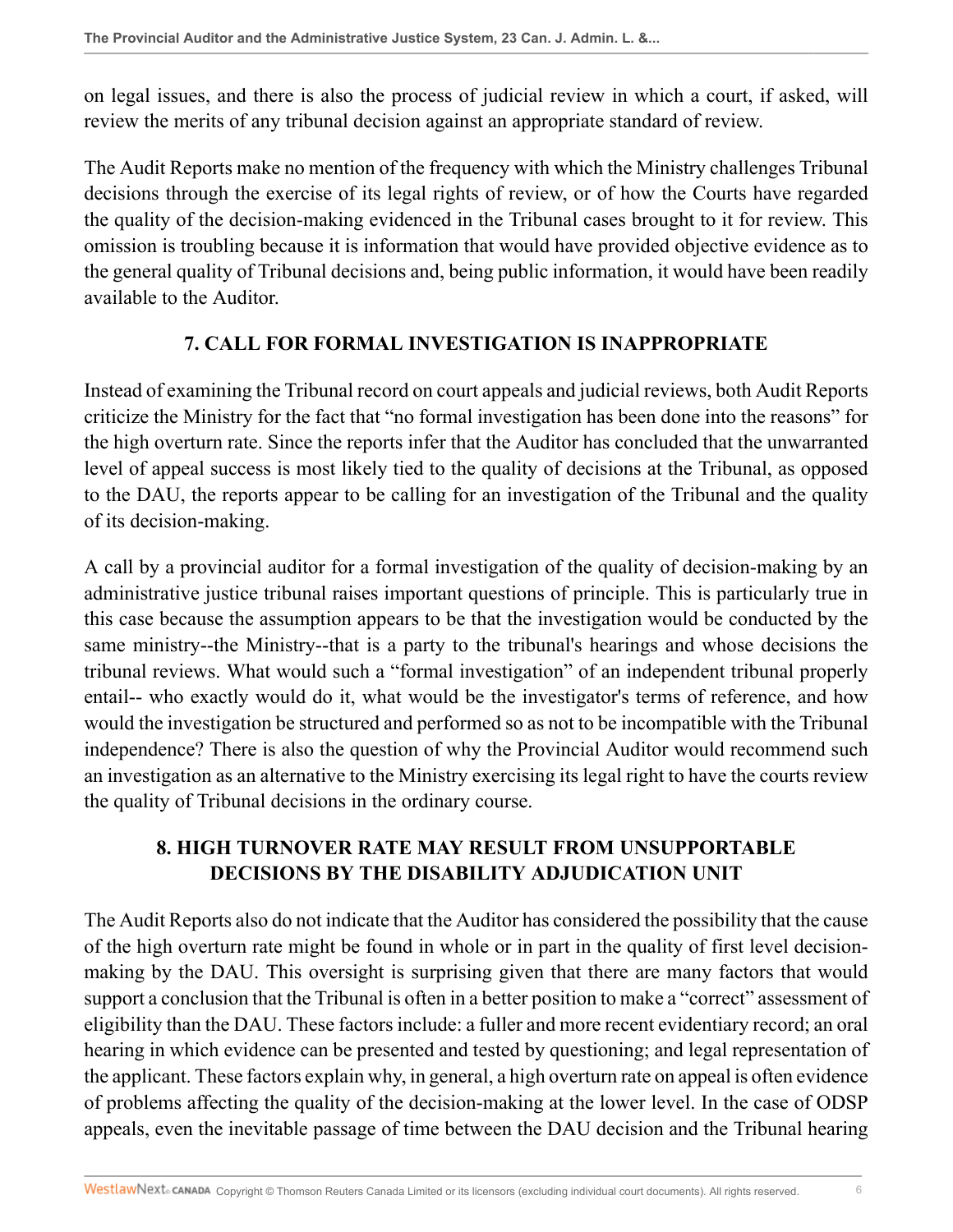would **\*243** normally be expected to support a fuller medical picture and a clearer assessment of on-going disability by the Tribunal.

Also, the quality of DAU decision-making has been subject to public criticism, most notably in a 2003 report published by the Income Security Advocacy Centre (ISAC), a Legal Aid Ontario clinic that works with the over 50 provincial legal clinics that litigate ODSP cases before the DAU, the Social Benefits Tribunal and the courts. The ISAC report, "Denial by Design", identified a number of apparent flaws in the DAU decision-making process that may be contributing to the high turnover rate on appeal.

## **9. NEED TO ENSURE APPLICATION OF LEGALLY CORRECT STANDARD OF PROOF**

One possible problem with DAU decision-making that emerges from the Audit Reports relates to the standard of proof. The Auditor urges a strict standard of proof by setting audit objectives in the 2004 Audit Report which include assessing whether "the Ministry's policies and procedures were adequate to *ensure* that *only* eligible individuals received financial assistance ...". The Audit *Conclusions* in the 2004 Report included the following: "the Ministry's procedures were still not adequate to *ensure* that *only* eligible individuals receive financial assistance ...". (Emphasis added.) The latter conclusion was quoted again in the 2006 Report.

This raises a question that can be addressed either in policy terms or in technical legal terms. From a policy perspective, it would have been possible for the Auditor to ask for a different kind of assurance. He could, for instance, have asked for an assurance that the the Ministry procedures were adequate to *ensure* that no person who is eligible for the assistance *failed* to receive it. Defining the standard of performance that way would charge the DAU with a responsibility different in kind from that contemplated by the "ensure-that-only" wording and could significantly change the assessment of its initial decision-making function. What is the analysis that led to the choice of the first way of stating the expectation rather than the second? May the Provincial Auditor be testing for a value ("ensure only eligible applicants receive assistance") that may undercut the overall goal of the legislative scheme-- presumably to provide benefits to qualifying disabled applicants?

The same, or at least a similar, question can be put in technical legal terms. When the Tribunal is considering a case on appeal, the law requires it to decide factual issues, including medical issues, by assessing the evidence against a "balance of probabilities" standard of proof--the standard that invariably applies to any adjudication of rights outside of the criminal sphere. But the standard of proof invoked by the words "to *ensure* that *only* eligible individuals receive financial assistance" would seem more akin to the criminal law standard of "beyond a reasonable doubt". If the Ministry has directed the DAU to exercise its mandate so as to *ensure* that *only* those who are eligible receive assistance, the DAU may well be turning down applicants unless their eligibility is clear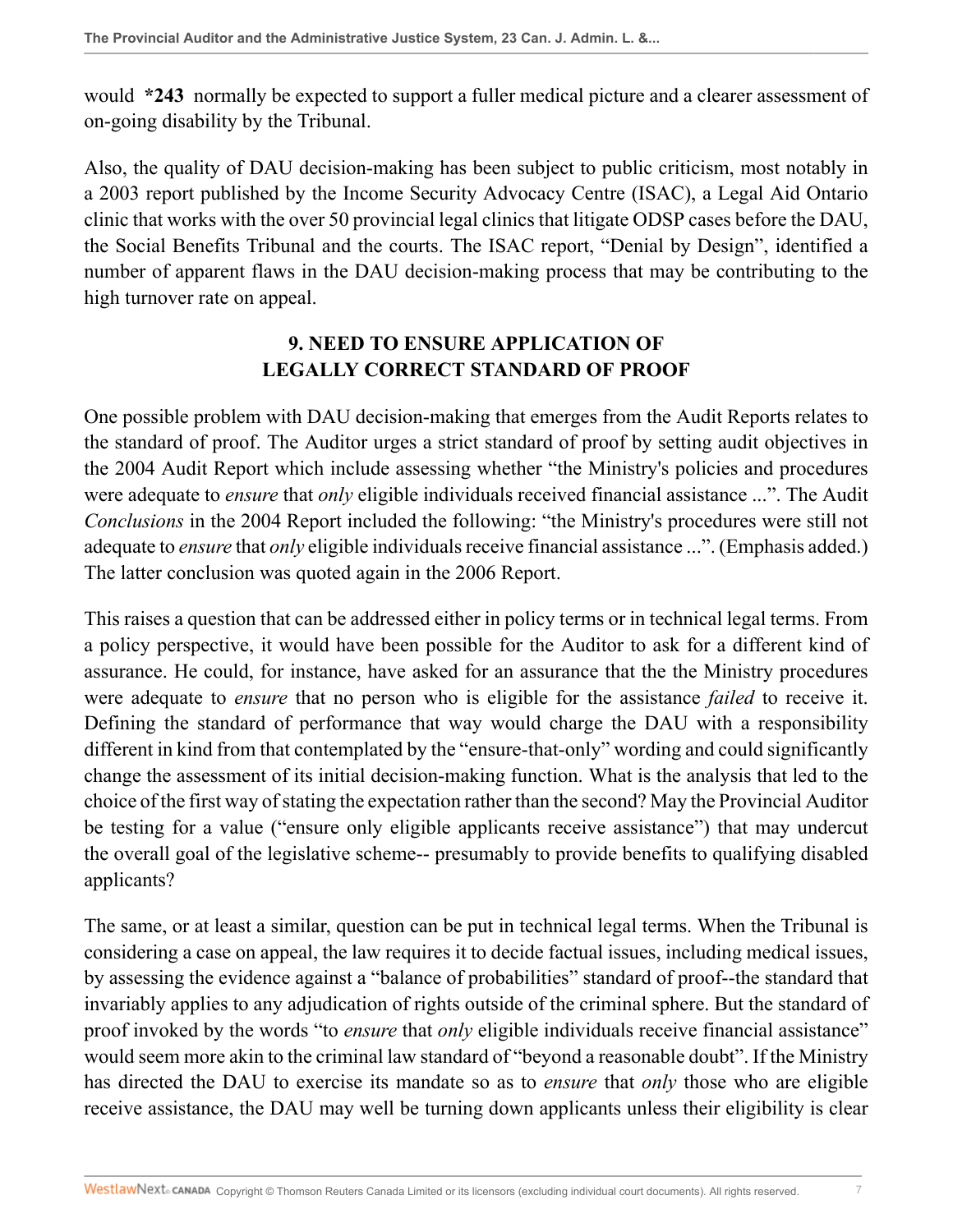beyond any reasonable doubt, thus applying a criminal law standard of proof which the Tribunal must automatically reject on appeal. If there is in fact a stricter standard of proof being applied by the DAU than what the law requires the Tribunal to apply, that difference would by itself go some way to explaining the inordinate percentage of overturns on appeal.

A provincial auditor doing a value for money audit of a ministry adjudication **\*244** function should be clear about the standard of proof that he or she expects to be applied in that function. Unlike auditors, adjudicators do not deal in certainties, and no assessment of the quality or reliability of an adjudicator's decision-making will be valid if it does not factor in the standard of proof. No adjudicator doing his or her job can *ensure* that *only* those eligible are granted financial assistance. The reality is that, in applying the balance of probabilities standard of proof appropriately, an adjudicator can only *ensure* that *most* of the applicants granted financial assistance were in fact--if the truth could ever be actually known--eligible for that assistance. The legal duty of an adjudicative tribunal is to grant eligibility if, on the evidence before it, it is more likely than not that the applicant is eligible.

### **10. MEETINGS BETWEEN DAU AND THE TRIBUNAL ARE PROBLEMATIC**

Finally, there is evidence in the reports that the Auditor is not sensitive to the norms of structural independence that ought to govern the relationship between an adjudicative tribunal and its governing ministry. The 2006 Report notes that the Ministry informed the Auditor that "monthly meetings between the Disability Application Unit and the Social Benefits Tribunal began in July 2005". Since it is the decisions of the DAU that the Social Benefits Tribunal is charged with reviewing, and since from the Tribunal perspective the DAU is, effectively, the same Ministry that determines the Tribunal budget, and largely decides whether the Tribunal Chair and members will be re-appointed, such meetings and their implications for the independence of Tribunal decision-making are exceedingly problematic. And yet, in this instance, the Auditor appears to be encouraging these monthly meetings, observing that notwithstanding those meetings, the overturn rate continued to be high. In fact, the Auditor notes, with evident approval, that the Ministry has indicated that "it would continue to work with the Social Benefit Tribunal to determine the reasons for the high overturn rate".

### **11. CONCLUSION**

It will never be possible to ensure that the Ontario adjudicative justice system is administered appropriately, in conformity with the principles of natural justice and procedural fairness, if the Provincial Auditor, in the value-for-money audits of adjudicative functions, is not assiduous in respecting the foundational principle of adjudicative independence. Moreover, the criteria of "value" that a Provincial Auditor should consider in any value-for-money audit of an adjudicative function must include an appreciation of the legal context, including the overall policy goal of the legislative scheme at issue, and the operative adjudicative principles which circumscribe tribunal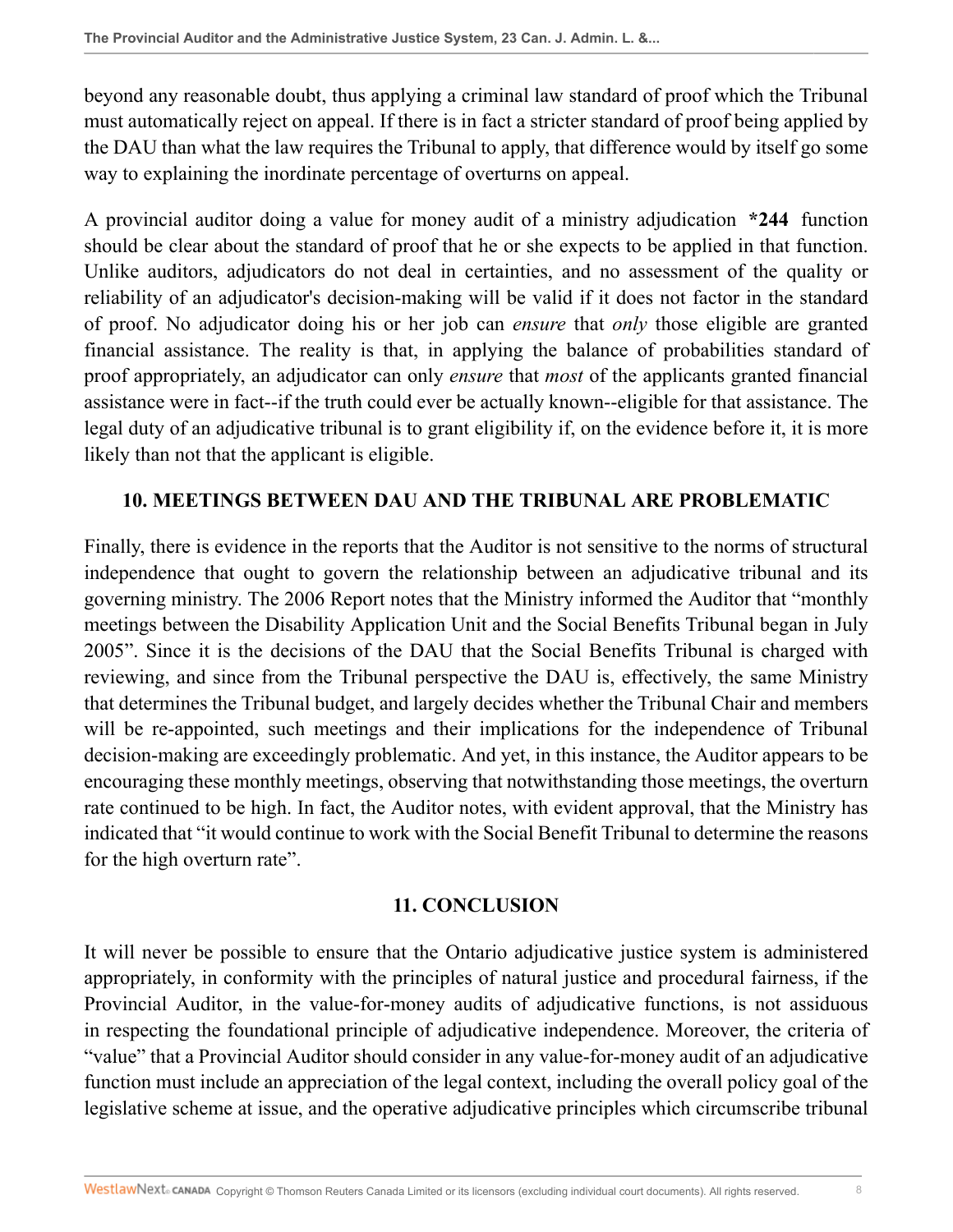decision-making including standard of proof, standard of judicial or court review, and reasonable apprehension of bias.

The 2004/2006 Audit Reports appear to evidence a failure to acknowledge the important legal context in which adjudicative agencies operate, as well as a failure to respect the fundamental principle of adjudicative independence. It is reasonable to assume that this failure was not idiosyncratic to the ODSP audits but is rather reflective of the approach that the Ontario Provincial Auditor can be expected to take in reviewing any adjudicative function. This commentary calls for an urgent reconsideration of this approach.

## <span id="page-8-0"></span>**\*245 APPENDIX**

# **The 2004 Auditor's Report [3](#page-10-3)**

# *Audit Objectives and Scope*

Our audit objectives for the Ontario Disability Support Program (ODSP) were to assess whether: • *Ministry policies and procedures were adequate to ensure that only eligible individuals received financial assistance* and that any financial assistance provided was in the correct amount; and

• the Ministry's recently implemented Service Delivery Model (SDM) was adequately supporting *the economical and efficient* delivery of the ODSP.

... In addition [to discussion with other people], *we contacted the Chair of the Social Benefits Tribunal* (which hears appeals regarding benefits that have been denied by the Ministry), *but we were advised that neither she nor other Tribunal members were willing to meet with us*.

...

# *Overall Audit Conclusions*

... *the Ministry's procedures were still not adequate to ensure that only eligible individuals receive disability support payments ...* Some of our more significant observations were as follows:

... • *Although the initial assessment of disability eligibility was done by a qualified professional such as a registered nurse or other health practitioner, we found that appeals heard by the Social Benefits Tribunal-- consisting primarily of lay representatives-- overturned the initial eligibility decision in about 80% of the appeals heard. However, no formal investigation had been done into the reasons for such a high rate of overturned decisions*. On the other hand, we did note that the Ministry had recently undertaken several initiatives to improve the consistency of the disability determination process.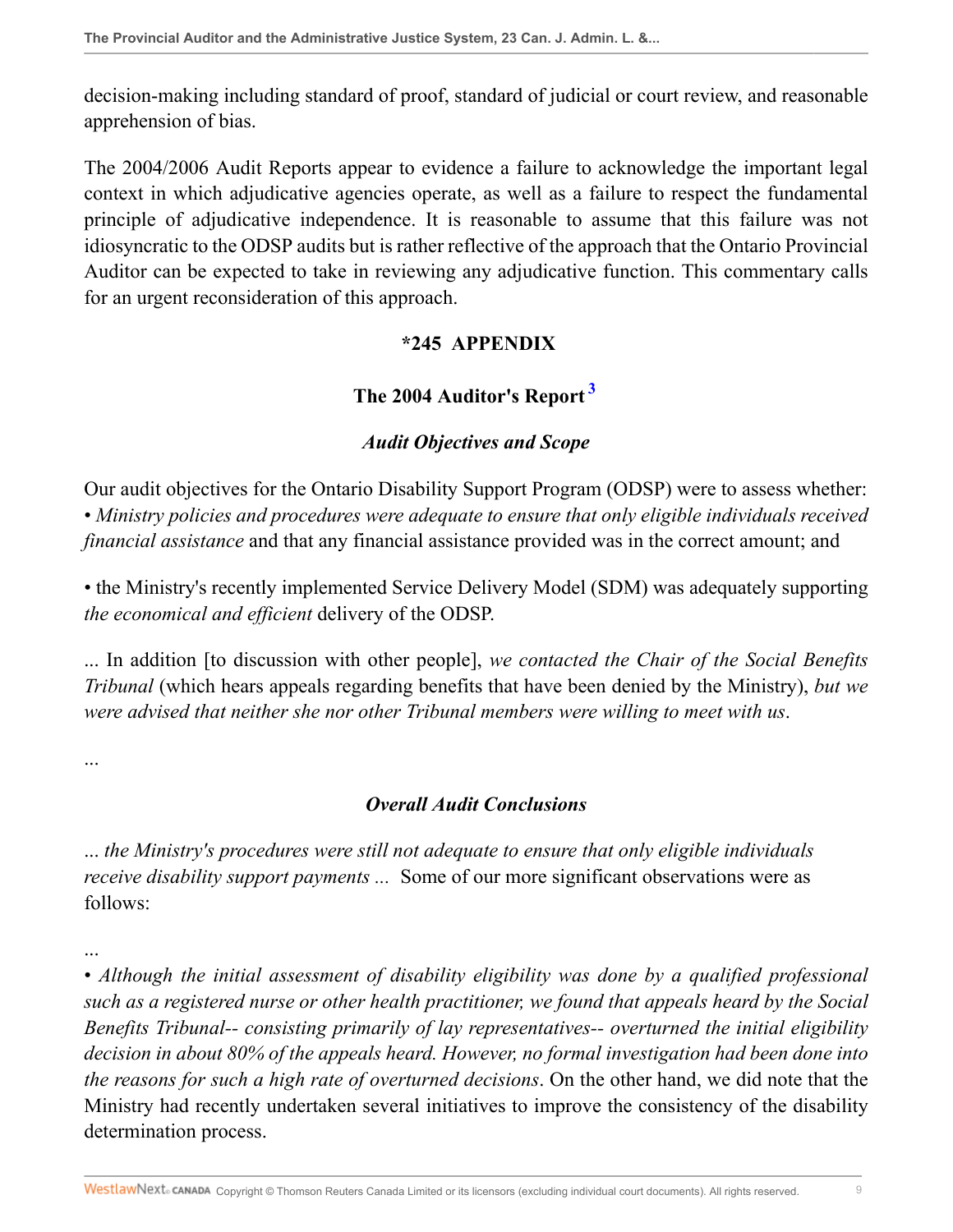## **The 2006 Auditor's Report [4](#page-10-4)**

### <span id="page-9-1"></span>*Background*

...

In our *2004 Annual Report*, we concluded that, although ODSP management has instituted some improvements to the program since its inception, *the Ministry's procedures were still not adequate to ensure that only eligible individuals receive support payments* in the amounts they are entitled to .... Some of our more significant observations were that the Ministry:

...

...

• did *not formally investigate* why the Social Benefits Tribunal overturned about 80% of the appeals of initial ministry eligibility decisions that it heard;

### **\*246** *Current Status of Recommendations*

*Medical Eligibility--Social Benefits Tribunal Appeals*

#### Recommendation

*The Ministry should, in consultation with the Social Benefit Tribunal, determine the reasons for the high rate at which the Tribunal overturns ministry eligibility decisions*.

### Current Status

*The Ministry informed us that monthly meetings between the Disability Application Unit and the Social Benefits Tribunal began in July 2005*. While there had been a decline in the overturn rate, it continued to be high at the time of our follow-up. The Ministry indicated that it would continue to work *with the Social Benefits Tribunal to determine the reasons for the high overturn rate*.

#### Footnotes

<span id="page-9-0"></span>[a1](#page-0-0) A 2007 Commentary from Ontario's Administrative Justice Working Group. The Administrative Justice Working Group is an ad hoc assembly of administrative-justice professionals who have come together in an effort to contribute their collective experience to optimizing the fairness, independence, impartiality, competence and efficiency of the administrative justice system and its tribunals through non-partisan advocacy on behalf of that system. The Group's members are current or past administrative justice practitioners and academics who bring to the work of the Group an independent perspective together with substantial experience in the design of administrative justice tribunal structures, in the academic analysis of administrative justice issues, in the leadership, management and administration of administrative justice tribunals, and in advocacy before a variety of such tribunals.